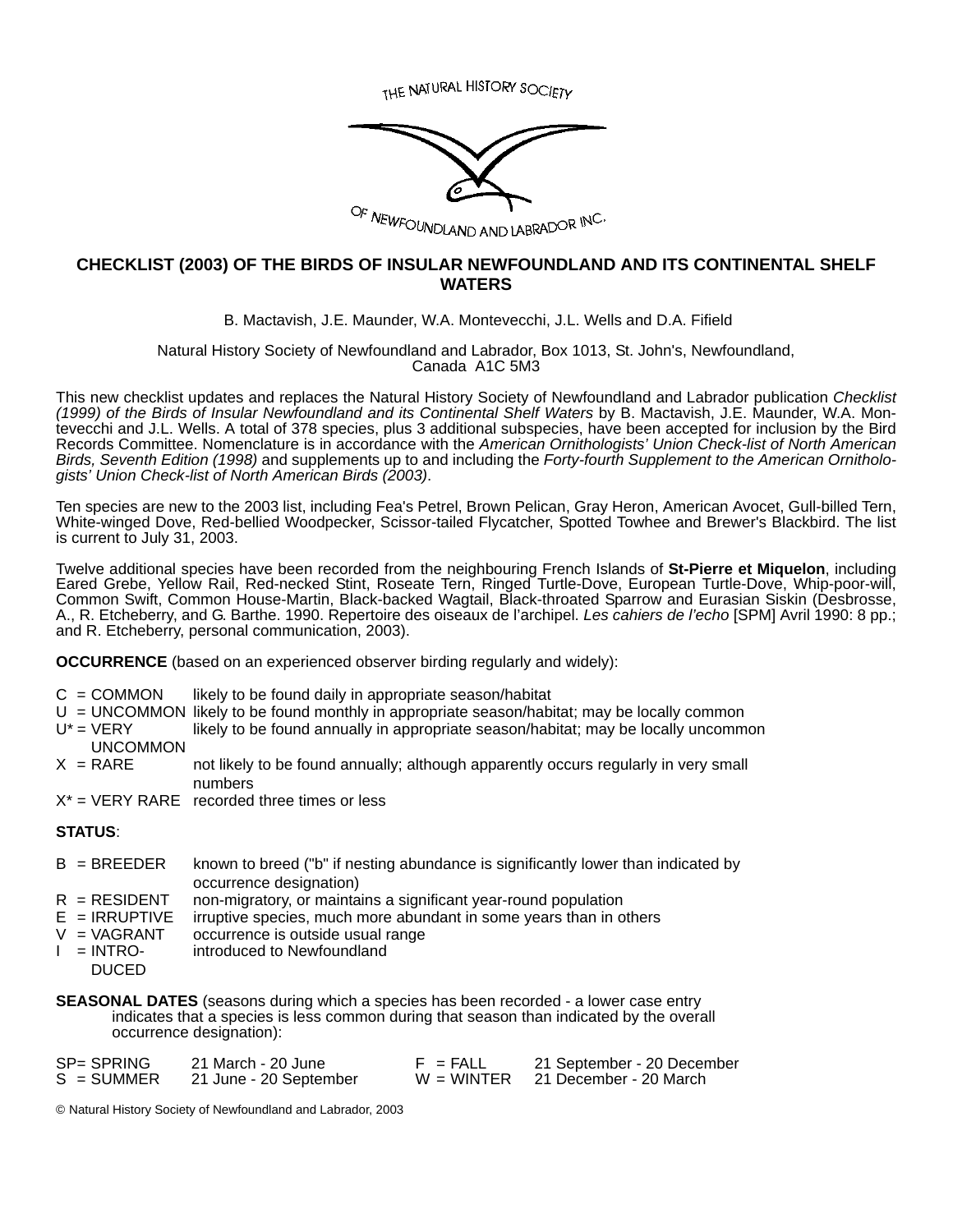# **GEESE, SWANS & DUCKS**

| Pink-footed Goose<br>Greater White-fronted Goose<br>Snow Goose<br>Canada Goose<br>Brant<br>Barnacle Goose<br>Tundra Swan<br>Wood Duck<br>Gadwall<br>Eurasian Wigeon<br>American Wigeon<br>American Black Duck<br>Mallard<br>Blue-winged Teal<br>Northern Shoveler<br>Northern Pintail<br>Garganey<br>Green-winged Teal<br>Green-winged Teal (Eur.)<br>Canvasback<br>Redhead<br>Ring-necked Duck<br>Tufted Duck<br>Greater Scaup<br>Lesser Scaup<br>King Eider<br>Common Eider<br>Harlequin Duck<br>Surf Scoter<br>White-winged Scoter<br>Black Scoter<br>Long-tailed Duck<br>Bufflehead<br>Common Goldeneye<br>Barrow's Goldeneye<br>Hooded Merganser | XVSP<br><b>XVspF</b><br><b>XVSPsFw</b><br><b>CBSPSFw</b><br><b>XVSPsF</b><br>X*VSF<br>X*VF<br>U*SPsFw<br><b>XSPsFw</b><br>U*SPsFW<br><b>UBSPSFw</b><br><b>CBSPSFW</b><br>U*BSPSFW<br>U*BSPSF<br>U*bSPSF<br><b>UBSPSFw</b><br>X*VSP<br><b>CBSPSFw</b><br><b>XVSPFW</b><br>X*VSPSF<br>X*VSPS<br><b>CBSPSFw</b><br><b>XVSPFW</b><br>UBR<br>U*SPsFw<br><b>USPFW</b><br>CbR<br>U*bSPsFW<br><b>UspsFw</b><br><b>USPSFw</b><br>UbSPsFW<br><b>CSPsFW</b><br>U*SPsFW<br>CBR<br>U*SPFW<br><b>XbspsFw</b><br><b>UBR</b> |
|-------------------------------------------------------------------------------------------------------------------------------------------------------------------------------------------------------------------------------------------------------------------------------------------------------------------------------------------------------------------------------------------------------------------------------------------------------------------------------------------------------------------------------------------------------------------------------------------------------------------------------------------------------|--------------------------------------------------------------------------------------------------------------------------------------------------------------------------------------------------------------------------------------------------------------------------------------------------------------------------------------------------------------------------------------------------------------------------------------------------------------------------------------------------------------|
| Common Merganser<br>Red-breasted Merganser<br>Ruddy Duck                                                                                                                                                                                                                                                                                                                                                                                                                                                                                                                                                                                              | CBR<br><b>XVsFw</b>                                                                                                                                                                                                                                                                                                                                                                                                                                                                                          |
| <b>GROUSE &amp; PTARMIGAN</b>                                                                                                                                                                                                                                                                                                                                                                                                                                                                                                                                                                                                                         |                                                                                                                                                                                                                                                                                                                                                                                                                                                                                                              |
| Ruffed Grouse<br>Spruce Grouse<br>Willow Ptarmigan<br>Rock Ptarmigan                                                                                                                                                                                                                                                                                                                                                                                                                                                                                                                                                                                  | <b>CBRI</b><br>UBRI<br>CBR<br><b>UBR</b>                                                                                                                                                                                                                                                                                                                                                                                                                                                                     |
| <b>LOONS</b>                                                                                                                                                                                                                                                                                                                                                                                                                                                                                                                                                                                                                                          |                                                                                                                                                                                                                                                                                                                                                                                                                                                                                                              |
| Red-throated Loon<br>Pacific Loon<br>Common Loon                                                                                                                                                                                                                                                                                                                                                                                                                                                                                                                                                                                                      | UbSPSFw<br>X*VW<br>CBR                                                                                                                                                                                                                                                                                                                                                                                                                                                                                       |
| <b>GREBES</b>                                                                                                                                                                                                                                                                                                                                                                                                                                                                                                                                                                                                                                         |                                                                                                                                                                                                                                                                                                                                                                                                                                                                                                              |
| Pied-billed Grebe                                                                                                                                                                                                                                                                                                                                                                                                                                                                                                                                                                                                                                     | U*bspsFw                                                                                                                                                                                                                                                                                                                                                                                                                                                                                                     |

| … Pied-billed Grebe | U^bspsFw     |
|---------------------|--------------|
| Horned Grebe        | XSPsFW       |
| Red-necked Grebe    | <b>USPFW</b> |
|                     |              |

### **FULMARS & SHEARWATERS**

| Northern Fulmar    | CbR           |
|--------------------|---------------|
| Fea's Petrel       | $X^*VS$       |
| Cory's Shearwater  | U*S           |
| Greater Shearwater | <b>CSPSF</b>  |
| Sooty Shearwater   | <b>CSPSF</b>  |
| Manx Shearwater    | <b>UbSPSF</b> |
|                    |               |

# **STORM-PETRELS**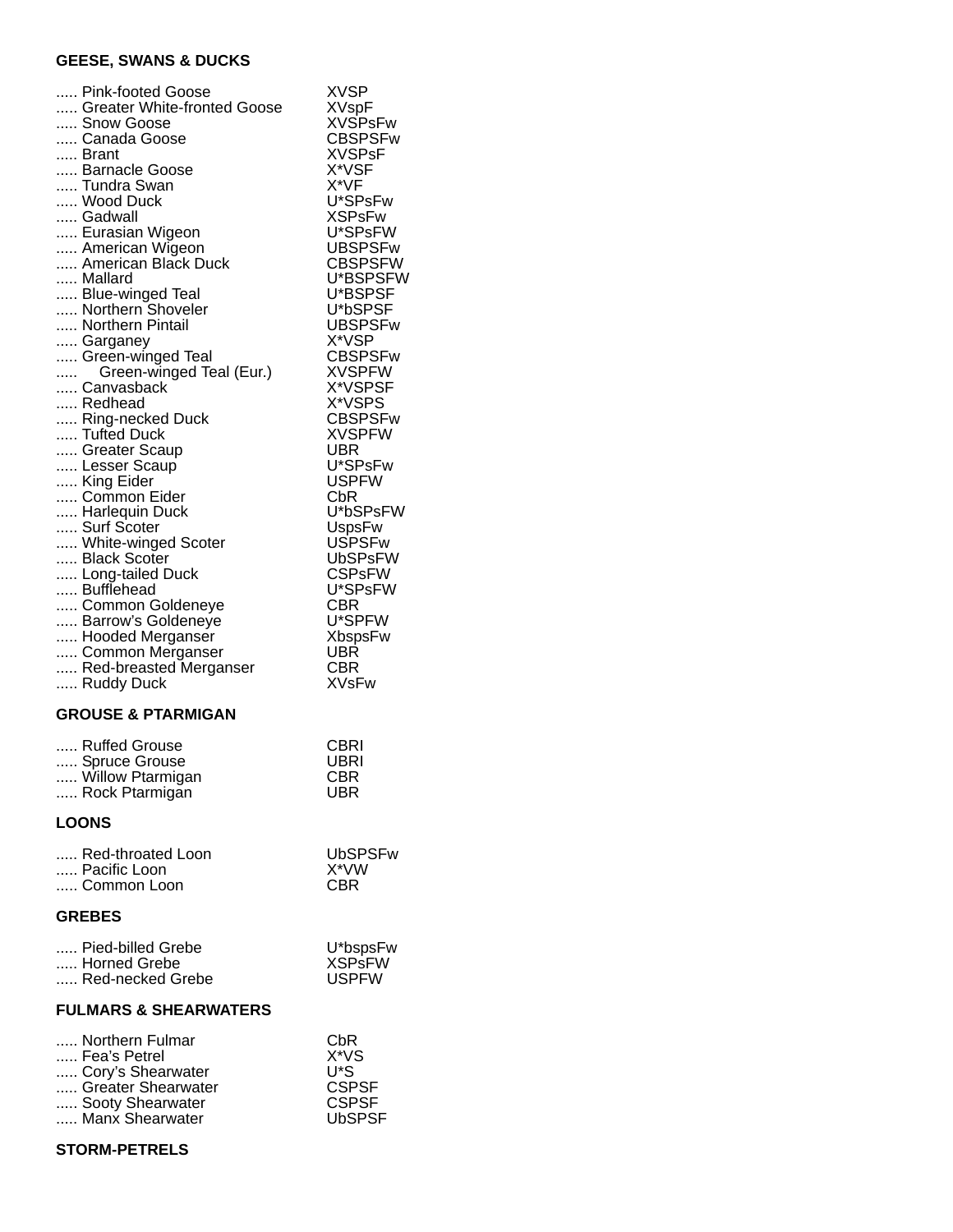| Wilson's Storm-Petrel<br>Leach's Storm-Petrel                                                                                                                                                                                                        | UspSf<br><b>CBSPSF</b>                                                                                                                                                                              |
|------------------------------------------------------------------------------------------------------------------------------------------------------------------------------------------------------------------------------------------------------|-----------------------------------------------------------------------------------------------------------------------------------------------------------------------------------------------------|
| <b>GANNETS</b>                                                                                                                                                                                                                                       |                                                                                                                                                                                                     |
| Northern Gannet                                                                                                                                                                                                                                      | <b>CBSPSFw</b>                                                                                                                                                                                      |
| <b>PELICANS</b>                                                                                                                                                                                                                                      |                                                                                                                                                                                                     |
| American White Pelican<br>Brown Pelican                                                                                                                                                                                                              | X*VSF<br>X*VS                                                                                                                                                                                       |
| <b>CORMORANTS</b>                                                                                                                                                                                                                                    |                                                                                                                                                                                                     |
| Double-crested Cormorant<br>Great Cormorant                                                                                                                                                                                                          | UBSPSFw<br>UBR                                                                                                                                                                                      |
| <b>FRIGATEBIRDS</b>                                                                                                                                                                                                                                  |                                                                                                                                                                                                     |
| Magnificent Frigatebird                                                                                                                                                                                                                              | X*VSPS                                                                                                                                                                                              |
| <b>HERONS</b>                                                                                                                                                                                                                                        |                                                                                                                                                                                                     |
| American Bittern<br>Least Bittern<br>Great Blue Heron<br>Gray Heron<br>Great Egret<br>Little Egret<br>Snowy Egret<br>Little Blue Heron<br>Tricolored Heron<br>Cattle Egret<br>Green Heron<br>Black-crowned Night-Heron<br>Yellow-crowned Night-Heron | <b>UBSPSF</b><br><b>XVSPSF</b><br>U*SPSFw<br>X*VF<br><b>XVSPSFw</b><br><b>XVSP</b><br><b>XVSPSFw</b><br><b>XVSPSF</b><br>X*VSPS<br><b>XVspSF</b><br><b>XVspSF</b><br><b>XVSPsw</b><br><b>XVspSF</b> |
| <b>IBISES</b>                                                                                                                                                                                                                                        |                                                                                                                                                                                                     |
| White Ibis<br>Glossy Ibis                                                                                                                                                                                                                            | X*VSP<br><b>XVSPsf</b>                                                                                                                                                                              |
| <b>AMERICAN VULTURES</b>                                                                                                                                                                                                                             |                                                                                                                                                                                                     |
| Turkey Vulture                                                                                                                                                                                                                                       | X*VSPSF                                                                                                                                                                                             |
| <b>FLAMINGOS</b>                                                                                                                                                                                                                                     |                                                                                                                                                                                                     |
| Greater Flamingo                                                                                                                                                                                                                                     | X*VF                                                                                                                                                                                                |
| <b>OSPREYS, EAGLES &amp; HAWKS</b>                                                                                                                                                                                                                   |                                                                                                                                                                                                     |
| Osprey<br>Bald Eagle<br>Northern Harrier<br>Sharp-shinned Hawk<br>Cooper's Hawk<br>Northern Goshawk<br>Swainson's Hawk<br>Red-tailed Hawk<br>Rough-legged Hawk<br>Golden Eagle                                                                       | CBSPSf<br>UBR<br><b>UBSPSFw</b><br><b>UbSPsFW</b><br>X*VFW<br><b>UBSPSFW</b><br>X*VF<br><b>XVSPSFW</b><br><b>UBSPSFw</b><br><b>XVspsFW</b>                                                          |
| <b>FALCONS</b>                                                                                                                                                                                                                                       |                                                                                                                                                                                                     |
| American Kestrel<br>Merlin<br>Gyrfalcon<br>Peregrine Falcon                                                                                                                                                                                          | U*BSPSFw<br><b>UBSPSFw</b><br>U*SPsFW<br>U*SPSFW                                                                                                                                                    |

# **RAILS, GALLINULES & COOTS**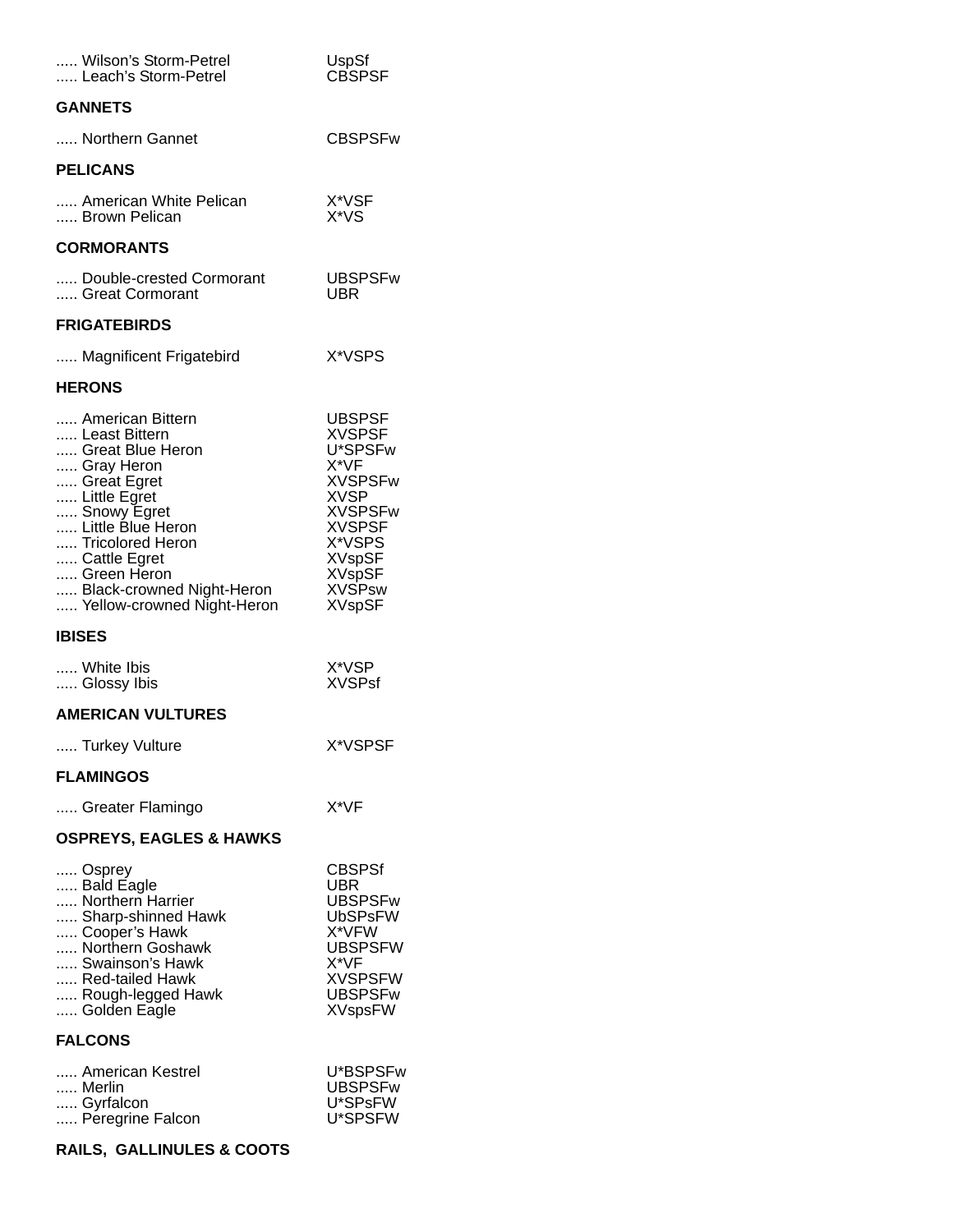| Corn Crake<br>X*VF<br>Clapper Rail<br>XVF<br>X*VF<br>King Rail<br>Virginia Rail<br><b>XbspSFw</b><br>U*BSPSFw<br>Sora<br>Purple Gallinule<br>XVSPFw                                                                                                                                                                                                                                                                                                                                                                                                                                                                                                                                                                                                                                                                                                                                                                                                                                                                                 |  |
|-------------------------------------------------------------------------------------------------------------------------------------------------------------------------------------------------------------------------------------------------------------------------------------------------------------------------------------------------------------------------------------------------------------------------------------------------------------------------------------------------------------------------------------------------------------------------------------------------------------------------------------------------------------------------------------------------------------------------------------------------------------------------------------------------------------------------------------------------------------------------------------------------------------------------------------------------------------------------------------------------------------------------------------|--|
| Common Moorhen<br><b>XVFw</b><br>X*VF<br>Eurasian Coot<br>American Coot<br>U*spsFw                                                                                                                                                                                                                                                                                                                                                                                                                                                                                                                                                                                                                                                                                                                                                                                                                                                                                                                                                  |  |
| <b>CRANES</b>                                                                                                                                                                                                                                                                                                                                                                                                                                                                                                                                                                                                                                                                                                                                                                                                                                                                                                                                                                                                                       |  |
| Sandhill Crane<br><b>XVSPSFw</b>                                                                                                                                                                                                                                                                                                                                                                                                                                                                                                                                                                                                                                                                                                                                                                                                                                                                                                                                                                                                    |  |
| <b>PLOVERS</b>                                                                                                                                                                                                                                                                                                                                                                                                                                                                                                                                                                                                                                                                                                                                                                                                                                                                                                                                                                                                                      |  |
| Northern Lapwing<br><b>XVspFW</b><br>CspSFw<br>Black-bellied Plover<br><b>XVSPs</b><br>European Golden-Plover<br>American Golden-Plover<br>UspSF<br>X*VS<br>Common Ringed Plover<br>Semipalmated Plover<br>CbspSF<br>Piping Plover<br>U*BSPS<br>Killdeer<br>U*BSPSFw                                                                                                                                                                                                                                                                                                                                                                                                                                                                                                                                                                                                                                                                                                                                                                |  |
| <b>OYSTERCATCHERS</b>                                                                                                                                                                                                                                                                                                                                                                                                                                                                                                                                                                                                                                                                                                                                                                                                                                                                                                                                                                                                               |  |
| X*VSP<br>Eurasian Oystercatcher                                                                                                                                                                                                                                                                                                                                                                                                                                                                                                                                                                                                                                                                                                                                                                                                                                                                                                                                                                                                     |  |
| <b>STILTS</b>                                                                                                                                                                                                                                                                                                                                                                                                                                                                                                                                                                                                                                                                                                                                                                                                                                                                                                                                                                                                                       |  |
| X*VS<br>Black-necked Stilt<br>American Avocet<br><b>XVspS</b>                                                                                                                                                                                                                                                                                                                                                                                                                                                                                                                                                                                                                                                                                                                                                                                                                                                                                                                                                                       |  |
| <b>SANDPIPERS &amp; PHALAROPES</b>                                                                                                                                                                                                                                                                                                                                                                                                                                                                                                                                                                                                                                                                                                                                                                                                                                                                                                                                                                                                  |  |
| X*VSPSFW<br>Common Greenshank<br>CBSPSFw<br>Greater Yellowlegs<br>Lesser Yellowlegs<br>UspSf<br>X*VSPW<br>Common Redshank<br>X*VSPF<br>Spotted Redshank<br>Wood Sandpiper<br>X*VF<br>Solitary Sandpiper<br>XspSf<br>U*bSPSf<br>Willet<br>Spotted Sandpiper<br>CBSPSf<br>Upland Sandpiper<br>X*VF<br>Eskimo Curlew<br>extinct?<br>Whimbrel<br>USf<br><b>XVSPS</b><br>Whimbrel (Eurasian)<br>aaa c<br>X*VW<br>Eurasian Curlew<br><b>XVSPwf</b><br>Black-tailed Godwit<br>U*SF<br>Hudsonian Godwit<br>X*VF<br>Bar-tailed Godwit<br>Marbled Godwit<br>X*VSP<br>Ruddy Turnstone<br>CspSFw<br>Red Knot<br><b>UspSfw</b><br>Sanderling<br>CspSFw<br>Semipalmated Sandpiper<br>$\mathsf{CspSF}$<br>X*ÝS<br>Western Sandpiper<br><b>CBSPSf</b><br>Least Sandpiper<br>White-rumped Sandpiper<br>CspSFw<br>XSF<br>Baird's Sandpiper<br>Pectoral Sandpiper<br>UspSF<br><b>USPsFW</b><br>Purple Sandpiper<br>Dunlin<br>UspSF<br><b>XVspSf</b><br>Curlew Sandpiper<br>XSF<br>Stilt Sandpiper<br>Buff-breasted Sandpiper<br>XSF<br>Ruff<br>XVSPSFW |  |

..... Short-billed Dowitcher **East UspSf** ..... Wilson's Snipe CBSPSFw ..... Eurasian Woodcock X\*VW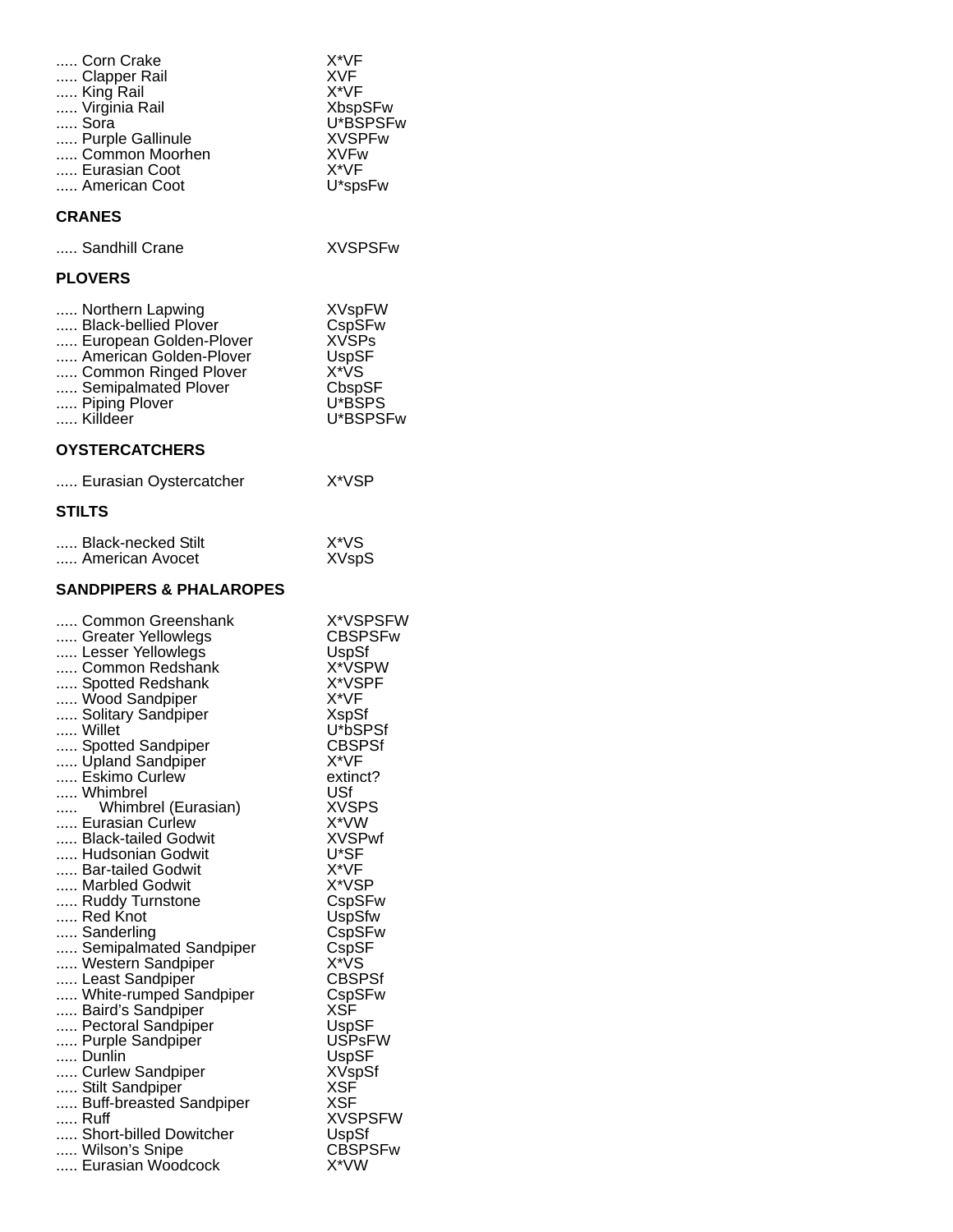| American Woodcock    | <b>XBSPSfw</b> |
|----------------------|----------------|
| Wilson's Phalarope   | <b>XSPSF</b>   |
| Red-necked Phalarope | <b>USPSf</b>   |
| Red Phalarope        | <b>UspSF</b>   |

## **SKUAS, GULLS, TERNS & SKIMMERS**

#### **AUKS**

| Dovekie                      | CspsFW         |
|------------------------------|----------------|
| Common Murre                 | CBR            |
| Thick-billed Murre           | CBR            |
| Razorbill                    | <b>UBSPSfw</b> |
| Black Guillemot              | <b>CBR</b>     |
| Long-billed/Marbled Murrelet | X*VS           |
| Atlantic Puffin              | <b>CBSPSfw</b> |

# **DOVES**

| Rock Pigeon       | <b>UBR</b> |
|-------------------|------------|
| White-winged Dove | X*VSPS     |
| Mourning Dove     | UbspsFw    |

### **CUCKOOS**

| Black-billed Cuckoo<br>Yellow-billed Cuckoo<br><b>OWLS</b> | <b>XVspSF</b><br><b>XVsF</b> |
|------------------------------------------------------------|------------------------------|
| Barn Owl                                                   | $X^*VF$                      |
| Great Horned Owl                                           | UBR                          |
| Snowy Owl                                                  | <b>UESPsFW</b>               |
| Northern Hawk Owl                                          | U*BR                         |
| Long-eared Owl                                             | $X^*VF$                      |
| Short-eared Owl                                            | <b>UBSPSFw</b>               |
| Boreal Owl                                                 | l IRR                        |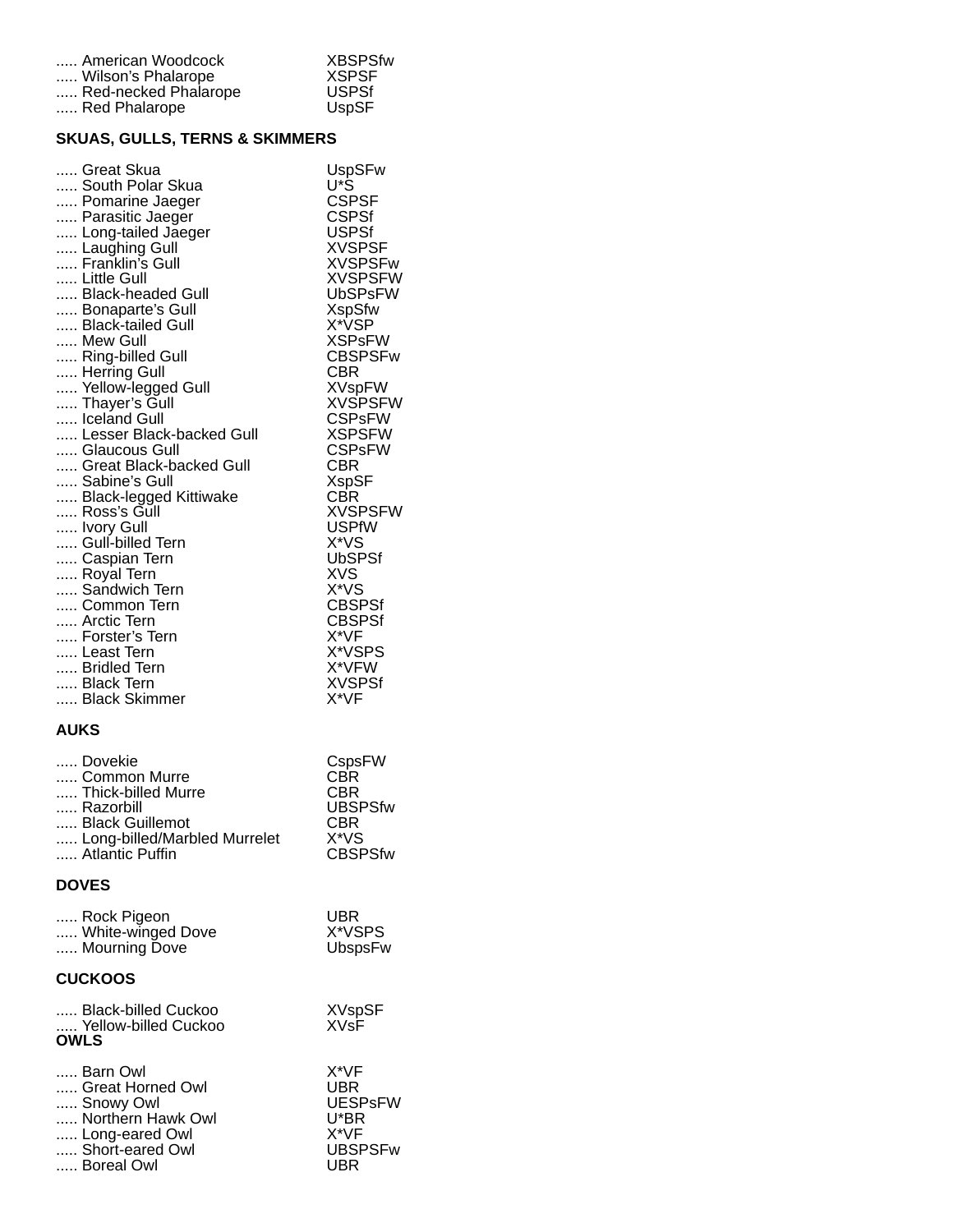| Northern Saw-whet Owl                                                                                                                                                                                                                                                                                        | <b>XSPSFW</b>                                                                                                                                                                |  |  |
|--------------------------------------------------------------------------------------------------------------------------------------------------------------------------------------------------------------------------------------------------------------------------------------------------------------|------------------------------------------------------------------------------------------------------------------------------------------------------------------------------|--|--|
| <b>NIGHTJARS</b>                                                                                                                                                                                                                                                                                             |                                                                                                                                                                              |  |  |
| Common Nighthawk<br>Chuck-will's-widow                                                                                                                                                                                                                                                                       | <b>XSPSF</b><br>X*VF                                                                                                                                                         |  |  |
| <b>SWIFTS</b>                                                                                                                                                                                                                                                                                                |                                                                                                                                                                              |  |  |
| Chimney Swift                                                                                                                                                                                                                                                                                                | U*SPSF                                                                                                                                                                       |  |  |
| <b>HUMMINGBIRDS</b>                                                                                                                                                                                                                                                                                          |                                                                                                                                                                              |  |  |
| Ruby-throated Hummingbird<br>Rufous Hummingbird                                                                                                                                                                                                                                                              | U*bSPSf<br>X*VS                                                                                                                                                              |  |  |
| <b>KINGFISHERS</b>                                                                                                                                                                                                                                                                                           |                                                                                                                                                                              |  |  |
| Belted Kingfisher                                                                                                                                                                                                                                                                                            | <b>CBSPSfw</b>                                                                                                                                                               |  |  |
| <b>WOODPECKERS</b>                                                                                                                                                                                                                                                                                           |                                                                                                                                                                              |  |  |
| Lewis's Woodpecker<br>Red-headed Woodpecker<br>Red-bellied Woodpecker<br>Yellow-bellied Sapsucker<br>Downy Woodpecker<br>Hairy Woodpecker<br>American Three-toed<br>Woodpecker<br>Black-backed Woodpecker<br>Northern Flicker                                                                                | X*VS<br>X*VF<br>X*VFW<br>U*BSPSFw<br>CBR<br><b>CBR</b><br>U*BR<br>UBR<br><b>CBSPSFw</b>                                                                                      |  |  |
| <b>TYRANT FLYCATCHERS</b>                                                                                                                                                                                                                                                                                    |                                                                                                                                                                              |  |  |
| Olive-sided Flycatcher<br>Eastern Wood-Pewee<br>Yellow-bellied Flycatcher<br>Alder Flycatcher<br>Least Flycatcher<br>Eastern Phoebe<br>Say's Phoebe<br>Great Crested Flycatcher<br>Sulphur-bellied Flycatcher<br>Western Kingbird<br>Eastern Kingbird<br>Scissor-tailed Flycatcher<br>Fork-tailed Flycatcher | <b>UBSPS</b><br><b>XSPSf</b><br><b>CBSPSf</b><br><b>UBSPSf</b><br>U*SPSf<br><b>XVSPS</b><br>X*VSPSF<br><b>XVSF</b><br>X*VF<br><b>XVspsF</b><br><b>UbSPSf</b><br>X*VS<br>X*VF |  |  |
| <b>SHRIKES</b>                                                                                                                                                                                                                                                                                               |                                                                                                                                                                              |  |  |
| Northern Shrike                                                                                                                                                                                                                                                                                              | U*ESPsFW                                                                                                                                                                     |  |  |
| <b>VIREOS</b>                                                                                                                                                                                                                                                                                                |                                                                                                                                                                              |  |  |
| White-eyed Vireo<br>Yellow-throated Vireo<br>Blue-headed Vireo<br>Warbling Vireo<br>Philadelphia Vireo<br>Red-eyed Vireo                                                                                                                                                                                     | <b>XVSF</b><br>XVSF<br><b>UBSPSf</b><br><b>XVspSF</b><br>U*BSPSF<br>U*BSPSF                                                                                                  |  |  |
| <b>JAYS, MAGPIES &amp; CROWS</b>                                                                                                                                                                                                                                                                             |                                                                                                                                                                              |  |  |
| Gray Jay<br>Blue Jay<br>Black-billed Magpie<br>Eurasian Jackdaw<br>American Crow<br>Common Raven                                                                                                                                                                                                             | CBR<br>UBR<br>X*VF<br>X*VSPFW<br>CBR<br>CBR                                                                                                                                  |  |  |
| LARKS                                                                                                                                                                                                                                                                                                        |                                                                                                                                                                              |  |  |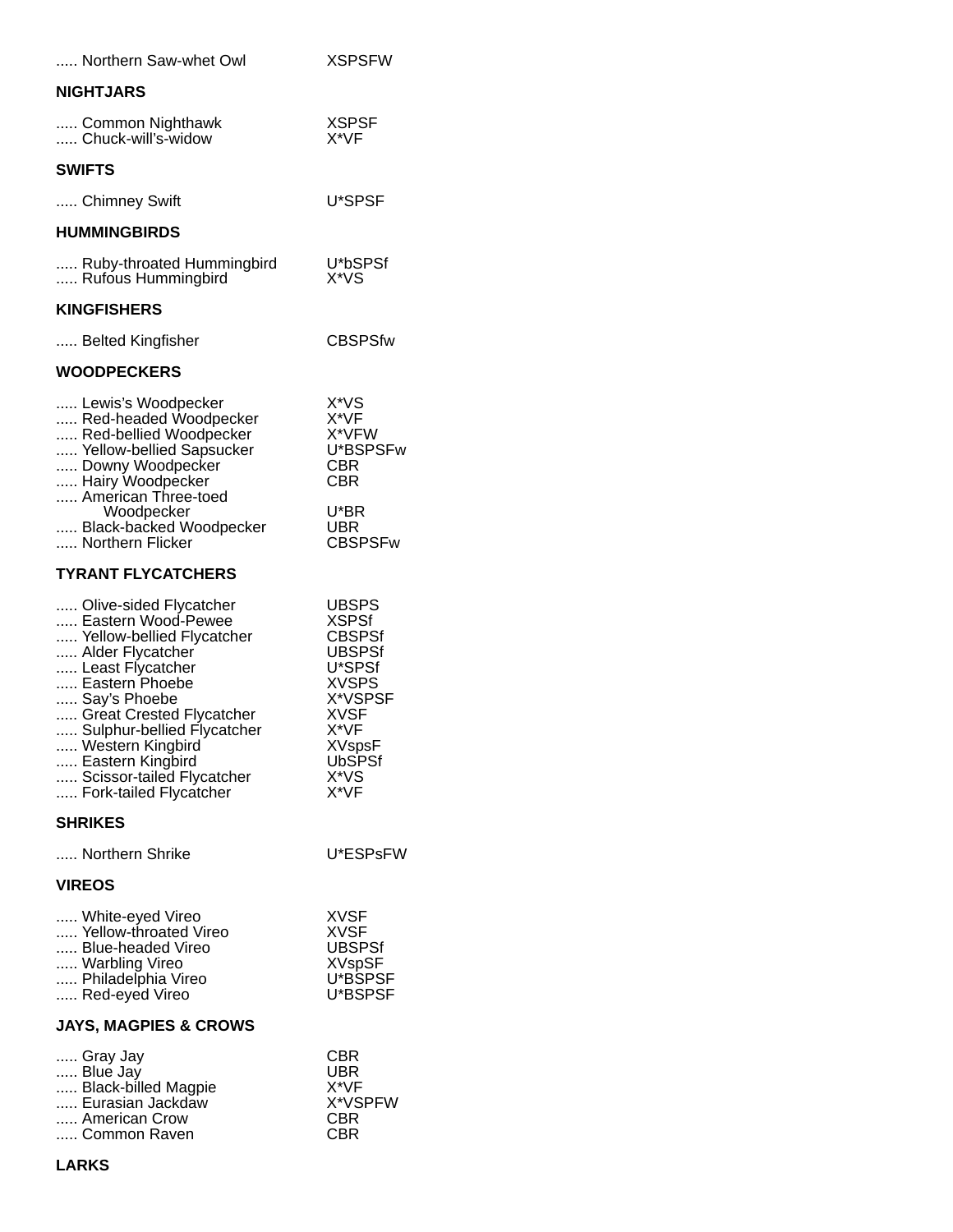| Horned Lark                                                                                                                                                                                                                                              | <b>CBSPSFw</b>                                                                                                                                                                                      |
|----------------------------------------------------------------------------------------------------------------------------------------------------------------------------------------------------------------------------------------------------------|-----------------------------------------------------------------------------------------------------------------------------------------------------------------------------------------------------|
| <b>SWALLOWS</b>                                                                                                                                                                                                                                          |                                                                                                                                                                                                     |
| Purple Martin<br>Tree Swallow<br>Northern Rough-winged                                                                                                                                                                                                   | <b>XVSPSf</b><br><b>CBSPSfw</b>                                                                                                                                                                     |
| Swallow<br>Bank Swallow<br>Cliff Swallow<br>Barn Swallow                                                                                                                                                                                                 | <b>XVSPS</b><br><b>UBSPSf</b><br><b>XSPSF</b><br><b>UBSPSf</b>                                                                                                                                      |
| <b>CHICKADEES</b>                                                                                                                                                                                                                                        |                                                                                                                                                                                                     |
| Black-capped Chickadee<br>Boreal Chickadee                                                                                                                                                                                                               | CBR<br>CBR                                                                                                                                                                                          |
| <b>NUTHATCHES</b>                                                                                                                                                                                                                                        |                                                                                                                                                                                                     |
| Red-breasted Nuthatch                                                                                                                                                                                                                                    | <b>UBR</b>                                                                                                                                                                                          |
| <b>CREEPERS</b>                                                                                                                                                                                                                                          |                                                                                                                                                                                                     |
| Brown Creeper                                                                                                                                                                                                                                            | U*BR                                                                                                                                                                                                |
| <b>WRENS</b>                                                                                                                                                                                                                                             |                                                                                                                                                                                                     |
| House Wren<br>Winter Wren<br>Marsh Wren                                                                                                                                                                                                                  | <b>XVFw</b><br><b>UBSPSFw</b><br>X*VSF                                                                                                                                                              |
| <b>KINGLETS</b>                                                                                                                                                                                                                                          |                                                                                                                                                                                                     |
| Golden-crowned Kinglet<br>Ruby-crowned Kinglet                                                                                                                                                                                                           | CBR.<br><b>CBSPSFw</b>                                                                                                                                                                              |
| <b>GNATCATCHERS</b>                                                                                                                                                                                                                                      |                                                                                                                                                                                                     |
| Blue-gray Gnatcatcher                                                                                                                                                                                                                                    | <b>XVSFw</b>                                                                                                                                                                                        |
| <b>THRUSHES</b>                                                                                                                                                                                                                                          |                                                                                                                                                                                                     |
| Northern Wheatear<br>Eastern Bluebird<br>Mountain Bluebird<br>Townsend's Solitaire<br>Veery<br>Gray-cheeked Thrush<br>Swainson's Thrush<br>Hermit Thrush<br>Wood Thrush<br>Eurasian Blackbird<br>Fieldfare<br>Redwing<br>American Robin<br>Varied Thrush | <b>XbSPSF</b><br>X*VSP<br>X*VFW<br><b>XVFW</b><br><b>UBSPS</b><br><b>CBSPSf</b><br><b>CBSPSf</b><br><b>CBSPSfw</b><br><b>XVSP</b><br>X*VF<br><b>XVW</b><br><b>XVsFW</b><br><b>CBSPSFw</b><br>X*VSPW |
| <b>MOCKINGBIRDS &amp; THRASHERS</b>                                                                                                                                                                                                                      |                                                                                                                                                                                                     |
| Gray Catbird<br>Northern Mockingbird<br>Brown Thrasher                                                                                                                                                                                                   | <b>XbSPSf</b><br>U*bSPsFW<br><b>XVspsFW</b>                                                                                                                                                         |
| <b>STARLINGS</b>                                                                                                                                                                                                                                         |                                                                                                                                                                                                     |
| European Starling                                                                                                                                                                                                                                        | CBR                                                                                                                                                                                                 |
| <b>PIPITS</b>                                                                                                                                                                                                                                            |                                                                                                                                                                                                     |
| White Wagtail<br>American Pipit                                                                                                                                                                                                                          | X*VS<br><b>CBSPSFw</b>                                                                                                                                                                              |
|                                                                                                                                                                                                                                                          |                                                                                                                                                                                                     |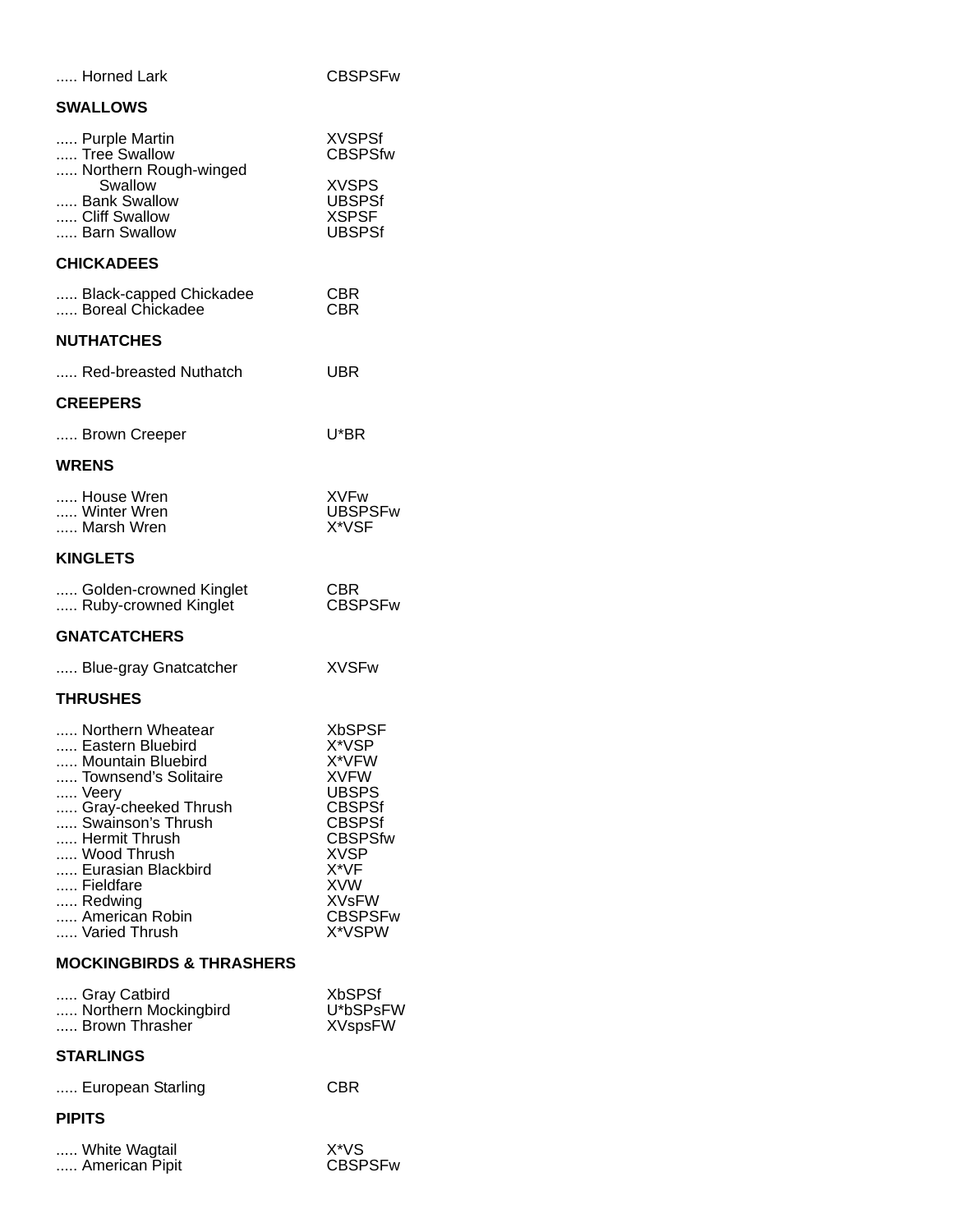# **WAXWINGS**

| <b>VYAAYYIIYOJ</b>                                                                                                                                                                                                                                                                                                                                                                                                                                                                                                                                                                                                                                                                                                                                                                                                                                                                                             |                                                                                                                                                                                                                                                                                                                                                                                                                                                                                                                           |
|----------------------------------------------------------------------------------------------------------------------------------------------------------------------------------------------------------------------------------------------------------------------------------------------------------------------------------------------------------------------------------------------------------------------------------------------------------------------------------------------------------------------------------------------------------------------------------------------------------------------------------------------------------------------------------------------------------------------------------------------------------------------------------------------------------------------------------------------------------------------------------------------------------------|---------------------------------------------------------------------------------------------------------------------------------------------------------------------------------------------------------------------------------------------------------------------------------------------------------------------------------------------------------------------------------------------------------------------------------------------------------------------------------------------------------------------------|
| Bohemian Waxwing<br>Cedar Waxwing                                                                                                                                                                                                                                                                                                                                                                                                                                                                                                                                                                                                                                                                                                                                                                                                                                                                              | <b>UEspsFW</b><br><b>UBSPSFW</b>                                                                                                                                                                                                                                                                                                                                                                                                                                                                                          |
| <b>WOOD WARBLERS</b>                                                                                                                                                                                                                                                                                                                                                                                                                                                                                                                                                                                                                                                                                                                                                                                                                                                                                           |                                                                                                                                                                                                                                                                                                                                                                                                                                                                                                                           |
| Blue-winged Warbler<br>Golden-winged Warbler<br>Tennessee Warbler<br>Orange-crowned Warbler<br>Nashville Warbler<br>Northern Parula<br>Yellow Warbler<br>Chestnut-sided Warbler<br>Magnolia Warbler<br>Cape May Warbler<br>Black-throated Blue Warbler<br>Yellow-rumped Warbler<br>Yellow-rumped "Audubon's"<br>Warbler<br>Black-throated Gray Warbler<br>Black-throated Green Warbler<br>Townsend's Warbler<br>Hermit Warbler<br>Blackburnian Warbler<br>Yellow-throated Warbler<br>Pine Warbler<br>Prairie Warbler<br>Palm Warbler<br>Bay-breasted Warbler<br>Blackpoll Warbler<br>Cerulean Warbler<br>Black-and-white Warbler<br>American Redstart<br>Prothonotary Warbler<br>Worm-eating Warbler<br>Ovenbird<br>Northern Waterthrush<br>Kentucky Warbler<br>Connecticut Warbler<br>Mourning Warbler<br>Common Yellowthroat<br>Hooded Warbler<br>Wilson's Warbler<br>Canada Warbler<br>Yellow-breasted Chat | <b>XVSF</b><br><b>XVspSF</b><br><b>CBSPSf</b><br>U*spsFw<br><b>XbSPSF</b><br>U*SPSF<br>CBSPSf<br>XSPSf<br>CBSPSf<br>U*bSPSfw<br>XspSF<br>CBSPSFw<br>X*VSP<br>X*VF<br><b>CBSPSfw</b><br><b>XVFW</b><br>X*VF<br>U*BSPSf<br>XVsFw<br><b>XVspFW</b><br><b>XVSFw</b><br><b>UBSPSFw</b><br>U*BSPSf<br><b>CBSPSfw</b><br><b>XVSF</b><br><b>CBSPSfw</b><br><b>CBSPSf</b><br><b>XVSF</b><br>X*VSF<br><b>CBSPSfw</b><br><b>CBSPSf</b><br>XVSF<br>X*VF<br>CBSPSf<br>UBSPSFw<br>XVSF<br><b>CBSPSf</b><br><b>XSPSf</b><br><b>XVSFw</b> |
|                                                                                                                                                                                                                                                                                                                                                                                                                                                                                                                                                                                                                                                                                                                                                                                                                                                                                                                |                                                                                                                                                                                                                                                                                                                                                                                                                                                                                                                           |

### **TANAGERS**

| Summer Tanager  | X*VSP         |
|-----------------|---------------|
| Scarlet Tanager | <b>XVSPSF</b> |
| Western Tanager | X*VSPF        |

### **SPARROWS**

| Spotted Towhee        | X*VF           |
|-----------------------|----------------|
| Eastern Towhee        | <b>XVSPsFW</b> |
| American Tree Sparrow | <b>UBSPSFw</b> |
| Chipping Sparrow      | U*BSPSfw       |
| Clay-colored Sparrow  | <b>XVSPsFW</b> |
| Field Sparrow         | X*VSPFW        |
| Vesper Sparrow        | X*SPFW         |
| Lark Sparrow          | <b>XVspSFw</b> |
| Lark Bunting          | $X^*VF$        |
| Savannah Sparrow      | <b>CBSPSFw</b> |
| Grasshopper Sparrow   | XVspFw         |
| Nelson's Sharp-tailed |                |
| Sparrow               | <b>XVF</b>     |
| Fox Sparrow           | <b>CBSPSFw</b> |
| Song Sparrow          | UBSPSFw        |
|                       |                |